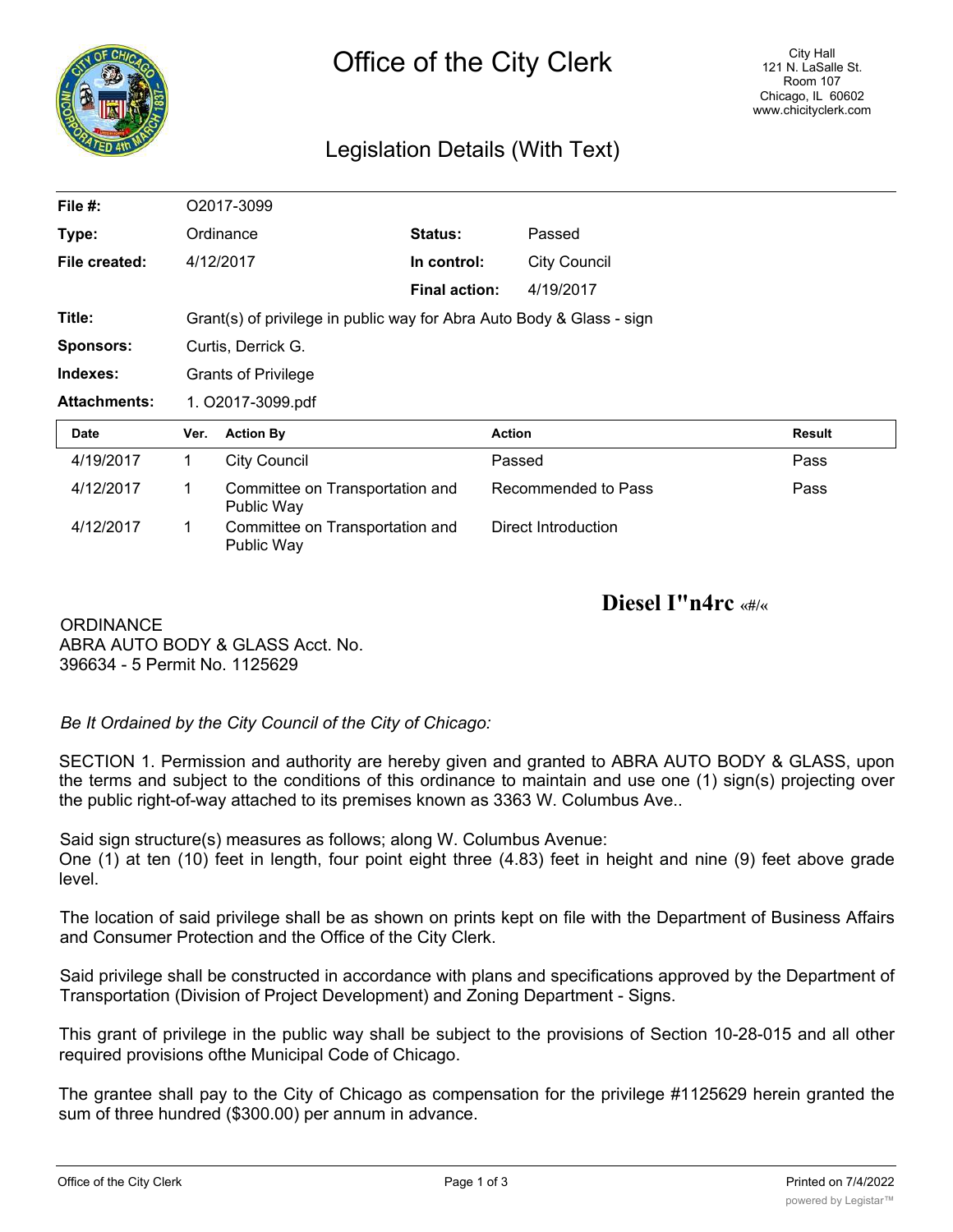A 25% penalty will be added for payments received after due date.

The permit holder agrees to hold the City of Chicago harmless for any damage, relocation or replacement costs associated with damage, relocation or removal of private property caused by the City performing work in the public way.

Authority herein given and granted for a period of five (5) years from and after Date of Passage.

Alderman

Derrick G. Curtis 18th Ward

**Page 1**

(Page 2 of 2)

Department ol Business Affairs and Consumer Protection Small Business Center - Public Way Use Unit City Hall-121 N LaSalle Street, Room 800 • Chicago, IL60602 3 12-74-GOBIZ/ 312-744-6249 • (312) 744-1944 ('ITY) Imp //www citvol'chicago org/hacp

**03/29/2017**

Alderman Derrick G. Curtis Ward #18 City of Chicago City Hall, Room 300 121 North LaSalle Street Chicago, Illinois 60602